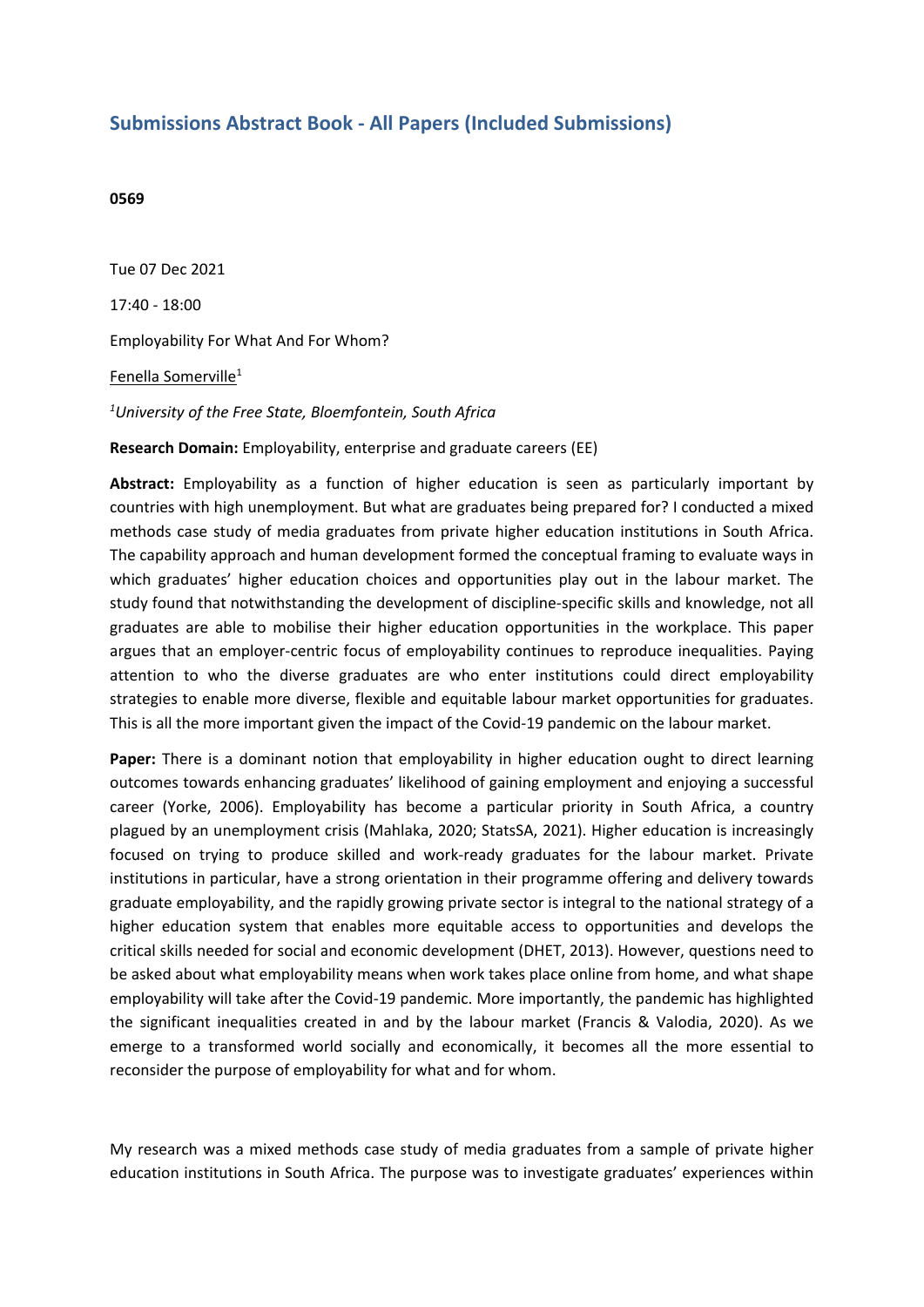five years of graduating, to evaluate the opportunities provided in and through their higher education and to understand how these are differently realised in the labour market. Using <sup>a</sup> human development (Haq, 2003; UNDP, 2015) and capability approach (Sen, 1999) I investigated the perspectives of diverse graduates, as well as institution staff and employers, on the role and purpose of higher education in preparing graduates for the working world. The findings show that employment outcomes vary distinctly between different graduates, strongly shaped by personal biographies and the ways in which they intersect with social, economic and environmental factors. It was evident that notwithstanding graduates' qualified competence in the skills and knowledge of their field, not all students are able to mobilise their higher education opportunities in the workplace.

In this paper, I argue that rather than continuing to adopt an employer-centric focus of graduate employability for <sup>a</sup> diminishing number of jobs in <sup>a</sup> rapidly-changing labour market, institutions need to adapt in response to transformative times. This includes recognising the influence of technology on the nature of work and the economy, and paying attention to alternative work options beyond formal employment, including self-employment and the informal sector. It also requires institutions to respond to the diversity of graduates entering higher education, to adapt what they do and how they do it, so that employability can be focused on who the individuals are that are becoming employable, and for what.

The evidence for my claim comes from the analysis of the empirical data, where I identified different student enrolment and graduate employment typologies. The combined enrolment-employment typology matrix provides <sup>a</sup> description of who the students are on entry to higher education and the corresponding employability outcomes for different types. This is represented as follows:

| <b>Student enrolment</b>  | <b>Graduate employment</b>   |  |
|---------------------------|------------------------------|--|
| <b>Reputation seekers</b> | Those who 'make it'          |  |
| Identity shifters         | Those who 'make it happen'   |  |
| Hobson's choicers         | Those who 'make application' |  |

What this means is that *Reputation seekers* who are generally middle-class students without financial constraints enrol at 'the best' institution. They are able to capitalise on institutional reputation and social connections to become '*those who make it'* into employment. *Identity shifters* generally come from under-resourced backgrounds. Despite restricted choices, they are prepared to take risks and adapt as they respond to any opportunities to work, earn and *'to make it happen'*. *Hobson's choicers* generally come from poor and disadvantaged backgrounds. With very limited resources or freedom of choice, they work hard and hope to make it on their own merit. In <sup>a</sup> workplace environment in which graduates outnumber available jobs, they are left *'to make application'*.

Higher education is not solely responsible for employability. Nor is it able to alter who enrols in institutions. However, the data also showed that the graduate employment typologies are not immutable. Given the impact of the global pandemic and the potential for deepening inequalities, institutions have an obligation to prepare graduates to be able 'to make it' through transformative times and expand their opportunities equally to earn <sup>a</sup> decent livelihood.